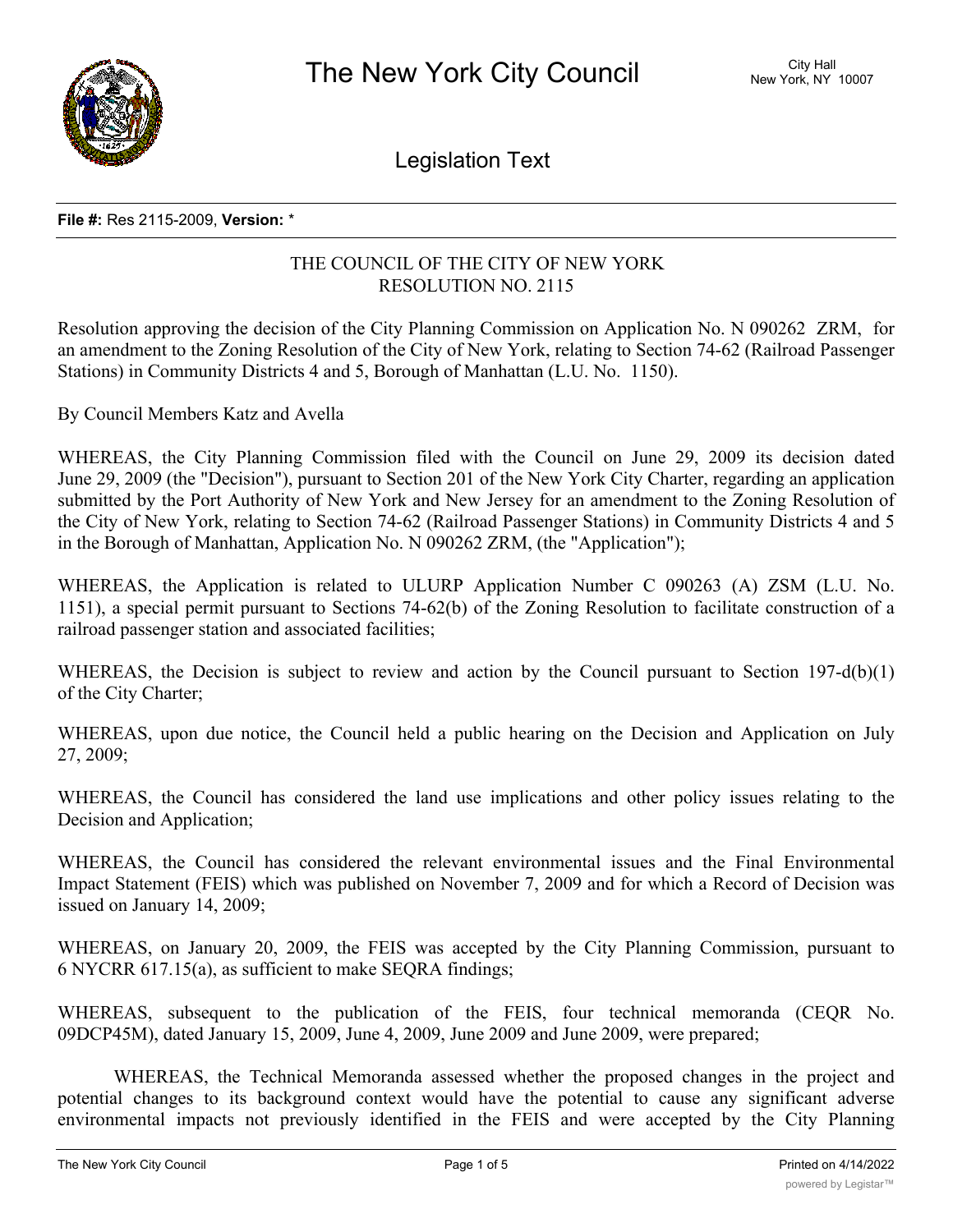Commission pursuant to 6 NYCRR 617.15(a) for purposes of making SEQRA findings in conjunction with the project's FEIS;

WHEREAS, the Technical Memoranda conclude that the proposed changes in the project and potential changes to its background context would not result in any new significant adverse impacts not identified in the FEIS;

### RESOLVED:

Having considered the FEIS and the Technical Memoranda, with respect to the Application, the Council finds that:

- (1) The FEIS meets the requirements of 6 N.Y.C.R.R. Part 617;
- (2) From among the reasonable alternatives thereto, the action to be approved is one which minimizes or avoids adverse environmental impacts to the maximum extent practicable; and
- (2) The adverse environmental impacts revealed in the FEIS with respect to the proposed passenger station and related facilities in New York City will be minimized or avoided to the maximum extent practicable by incorporating as conditions to the approval those mitigation measures that were identified as practicable;
- (2) The Decision, the FEIS and the related Technical Memoranda constitute the written statement of facts, and of social, economic and other factors and standards that form the basis of the decision, pursuant to 6 N.Y.C.R.R. §617.11(d).

Pursuant to Sections 197-d and 200 of the City Charter and on the basis of the Decision and Application, the Council approves the Decision.

The Zoning Resolution of the City of New York, effective as of December 15, 1961, and as subsequently amended, is further amended as follows:

Matter in underline is new, to be added; Matter in strikeout is to be deleted; Matter with  $\# \#$  is defined in Section 12-10; \* \* \* indicates where unchanged text appears in the Zoning Resolution

**Article VII Chapter 4 Special Permits by the City Planning Commission**

\* \* \*

# **PUBLIC SERVICE OR TRANSPORTATION FACILITIES**

\* \* \*

**74-60**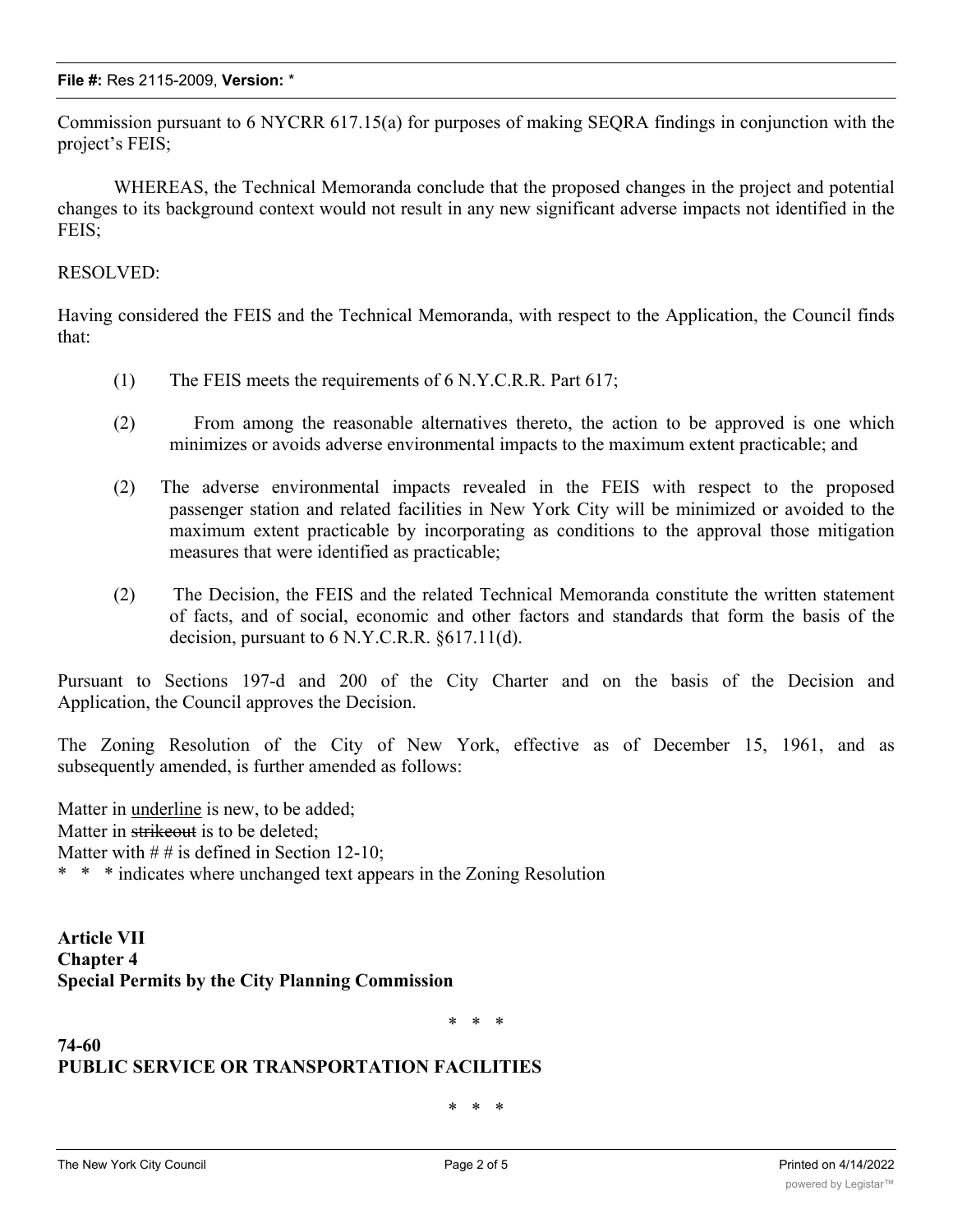## **74-62 Railroad Passenger Stations**

- (a) Except as provided in paragraph (b), the City Planning Commission may permit the construction of railroad passenger stations in all districts, provided that the following findings are made:
	- (a1) that the principal access for such  $\#$ use# is not located on a local  $\#$ street#;
	- (b2) that such #use# is so located as to draw a minimum of vehicular traffic to and through local #streets# in #residential# areas; and
	- (c3) that vehicular entrances and exits for such #use# are provided separately and are located not less than 50 feet apart.

The City Planning Commission may prescribe appropriate conditions and safeguards to minimize adverse effects on the character of the surrounding area, including requirements for shielding of floodlights or surfacing of access roads or driveways.

In addition, the Commission shall require the provision of adequate #accessory# off-street parking spaces necessary to prevent the creation of traffic congestion caused by the curb parking of vehicles generated by such #use#, and shall determine the required spaces in accordance with the purposes established in this Resolution with respect to other major traffic-generating facilities. The Commission shall require, in any event, not less than 20 spaces for the temporary parking of automobiles, and three spaces for buses.

- (b) In Community Districts 4 and 5 in the Borough of Manhattan, the City Planning Commission may permit the construction of railroad passenger stations and ventilation facilities or other facilities or services used or required in connection with such railroad passenger station or in connection with an underground railroad right-of-way that provides access to such railroad passenger station, and may permit waivers of applicable #bulk# regulations, other than the #floor area ratio#, in connection with such ventilation facilities, or other facilities or services, provided that the following findings are made:
	- (1) that the principal access for such railroad passenger station is not located on a local #street#;
	- (2) that such railroad passenger station is so located as to draw a minimum of vehicular traffic to and through local #streets# in #residential# areas;
	- (3) that any vehicular entrances and exits for such railroad passenger station are provided separately and are located not less than 50 feet apart;
	- (4) that the locations of at-grade entrances to such railroad passenger station are well situated in relation to existing at-grade pedestrian circulation patterns;
	- (5) that any below-grade pedestrian circulation elements provided in connection with the railroad passenger station are well integrated with any existing or planned below-grade pedestrian circulation networks providing connections to and from other transportation facilities; and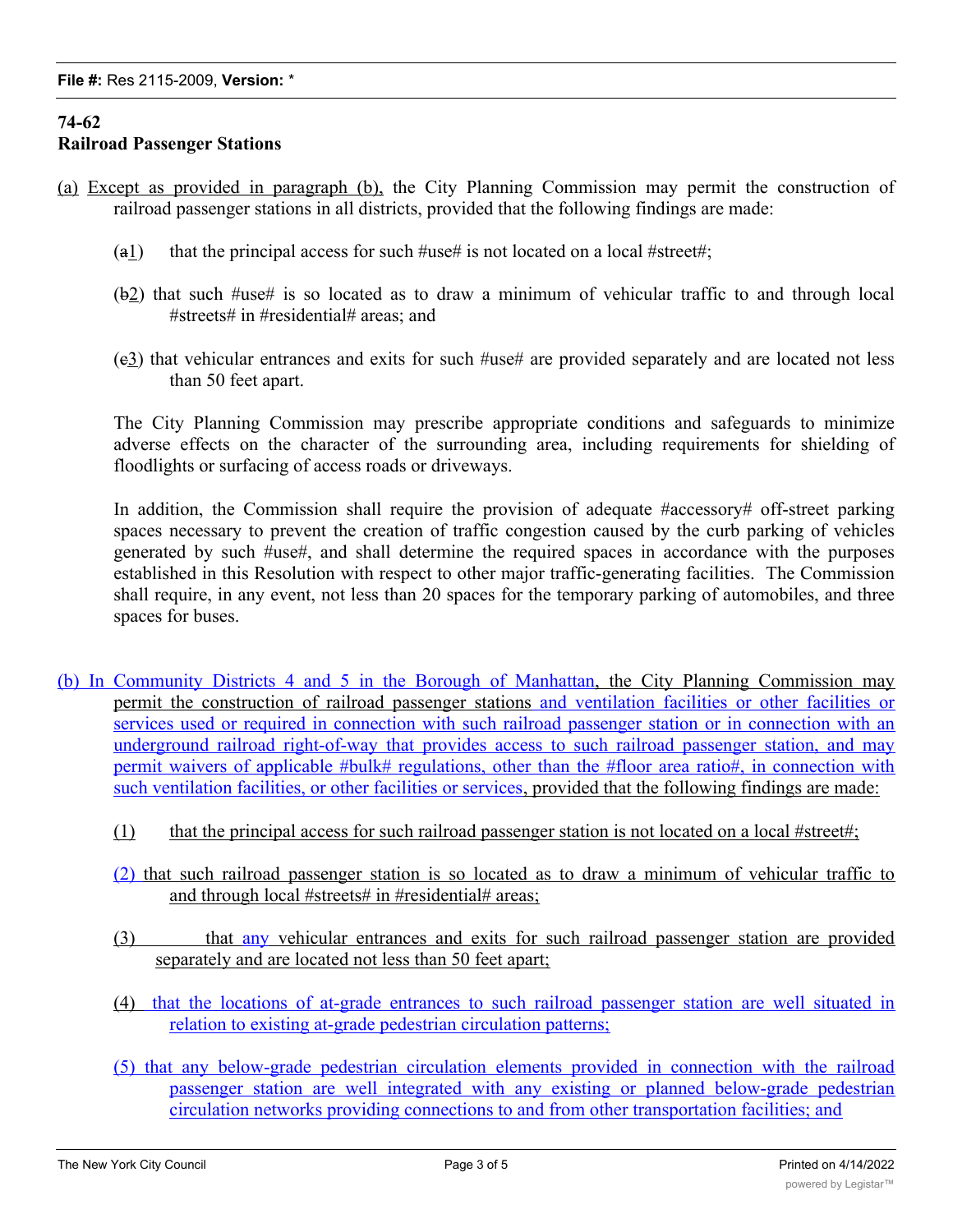### **File #:** Res 2115-2009, **Version:** \*

- (6) for ventilation facilities or other facilities or services used or required in connection with a railroad passenger station or in connection with an underground railroad right-of-way that provides access to a railroad passenger station, that:
	- (i) any #bulk# modifications are the minimum necessary for the proper operation of the facility; and
	- (ii) that the design of the facility will blend harmoniously with the surrounding area or that a process has been created with the purpose of ensuring that the future design of the facility takes into account existing conditions and anticipated development in the surrounding area.

Railroad passenger station entrances provided pursuant to paragraph (b)(4) of this Section and railroad passenger station emergency access stairs, located within #publicly accessible open areas# of #zoning lots# subject to the provisions of Section 81-542 (Retention of floor area bonus for plazas or other public spaces), shall be permitted obstructions within such #publicly accessible open areas#, provided that the Commission finds that any encroachment within such #publicly accessible open areas# by such entrances or emergency access stairs will facilitate improved pedestrian circulation to, from and within the proposed railroad passenger station.

The special permit shall provide that such #publicly accessible open area# shall be designed and improved in connection with the installation of entrances or railroad passenger station emergency access stairs pursuant to a site plan accepted by the Chairperson of the City Planning Commission. The proposed site plan shall be referred to the affected Community Board, City Council Member and Borough President. Included with the site plan shall be a report to the Chairperson demonstrating that any comments and recommendations of the affected Community Board, City Council Member and Borough President have been considered, as set forth in a written response to such comments or recommendations. Where design modifications have been made in response to such comments and recommendations, the report shall identify how the design has been modified. The Chairperson shall not accept such site plan prior to sixty days after such referral. A #publicly accessible open area# improved pursuant to an accepted site plan shall be deemed to be certified pursuant to Section 37-625 (Design changes) and the standards set forth therein. Subsequent modifications of the site plan for such #publicly accessible open area#, including modifications involving the co-location of transportation facility entrances, shall be subject to this paragraph. An application to modify the site plan to facilitate the co-location of railroad passenger station entrances may be filed by the transportation agency seeking to co-locate a transportation facility entrance in the #publicly accessible open area# or by the property owner. Such application shall include evidence of consultation with any transportation agency with existing or planned facilities located in the #publicly accessible open area#. The modified site plan shall also be referred to such transportation agency by the Chairperson for comment.

The City Planning Commission may prescribe appropriate conditions and safeguards to minimize pedestrian and vehicular congestion and to minimize adverse effects on the character of the surrounding area, including requirements for shielding of floodlights, surfacing of access roads or driveways, mitigation of pedestrian impacts, signage requirements, or screening or placement of the facilities or services permitted pursuant to paragraph (b) this Section.